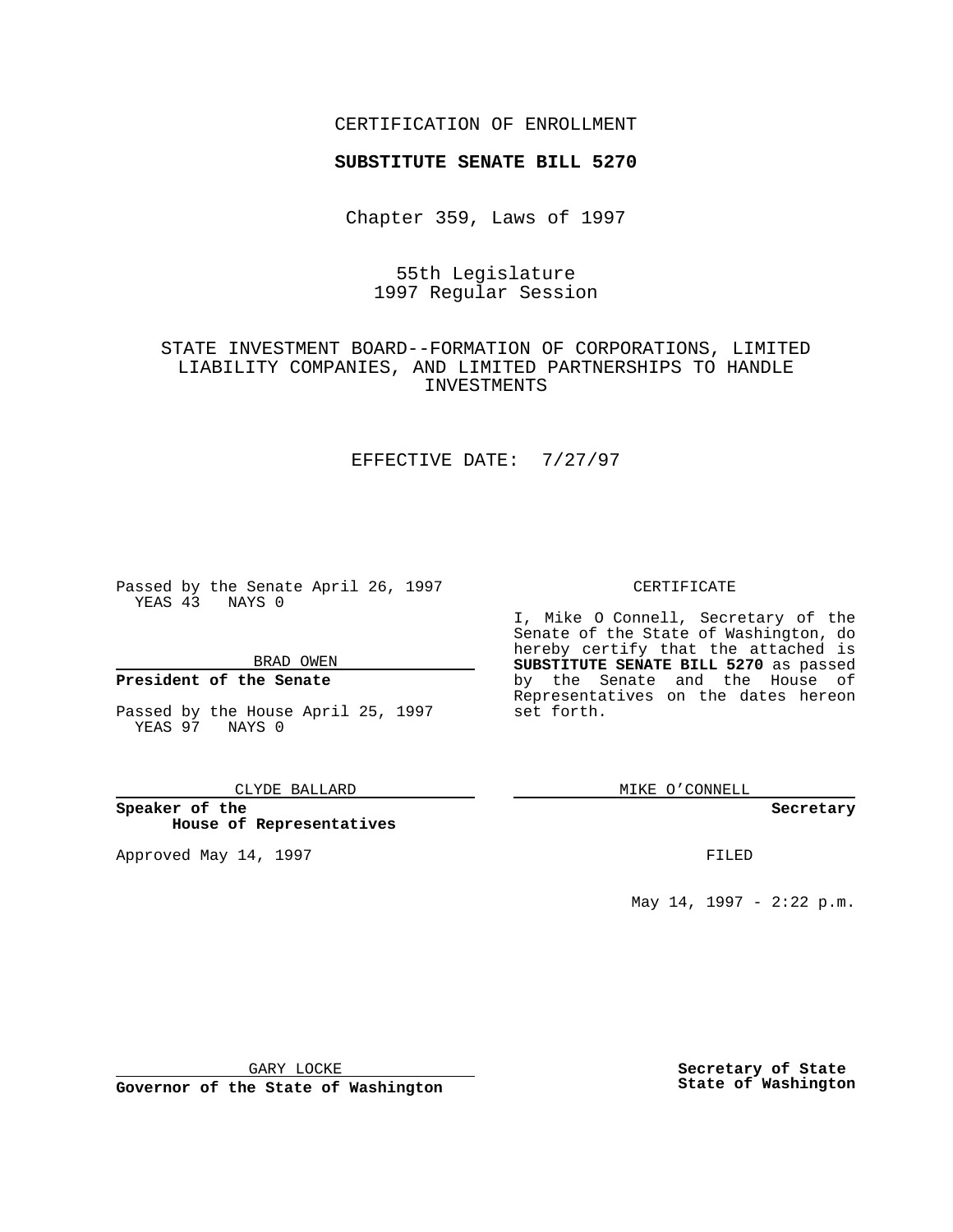## **SUBSTITUTE SENATE BILL 5270** \_\_\_\_\_\_\_\_\_\_\_\_\_\_\_\_\_\_\_\_\_\_\_\_\_\_\_\_\_\_\_\_\_\_\_\_\_\_\_\_\_\_\_\_\_\_\_

\_\_\_\_\_\_\_\_\_\_\_\_\_\_\_\_\_\_\_\_\_\_\_\_\_\_\_\_\_\_\_\_\_\_\_\_\_\_\_\_\_\_\_\_\_\_\_

AS RECOMMENDED BY CONFERENCE COMMITTEE

Passed Legislature - 1997 Regular Session

## **State of Washington 55th Legislature 1997 Regular Session**

**By** Senate Committee on Financial Institutions, Insurance & Housing (originally sponsored by Senators Winsley and Snyder; by request of State Investment Board)

Read first time 02/06/97.

1 AN ACT Relating to the operation of the state investment board; and 2 adding new sections to chapter 43.33A RCW.

3 BE IT ENACTED BY THE LEGISLATURE OF THE STATE OF WASHINGTON:

4 NEW SECTION. **Sec. 1.** A new section is added to chapter 43.33A RCW 5 to read as follows:

 (1) The board is authorized to create corporations under Title 23B RCW, limited liability companies under chapter 25.15 RCW, and limited partnerships under chapter 25.10 RCW, of which it may or may not be the general partner, for the purposes of transferring, acquiring, holding, overseeing, operating, or disposing of real estate or other investment assets that are not publicly traded on a daily basis or on an organized exchange. The liability of each entity created by the board is limited to the assets or properties of that entity. No creditor or other person has any right of action against the board, its members or employees, or the state of Washington on account of any debts, obligations, or liabilities of the entity. Entities created under this section may be authorized by the board to make any investment that the board may make, including but not limited to the acquisition of: